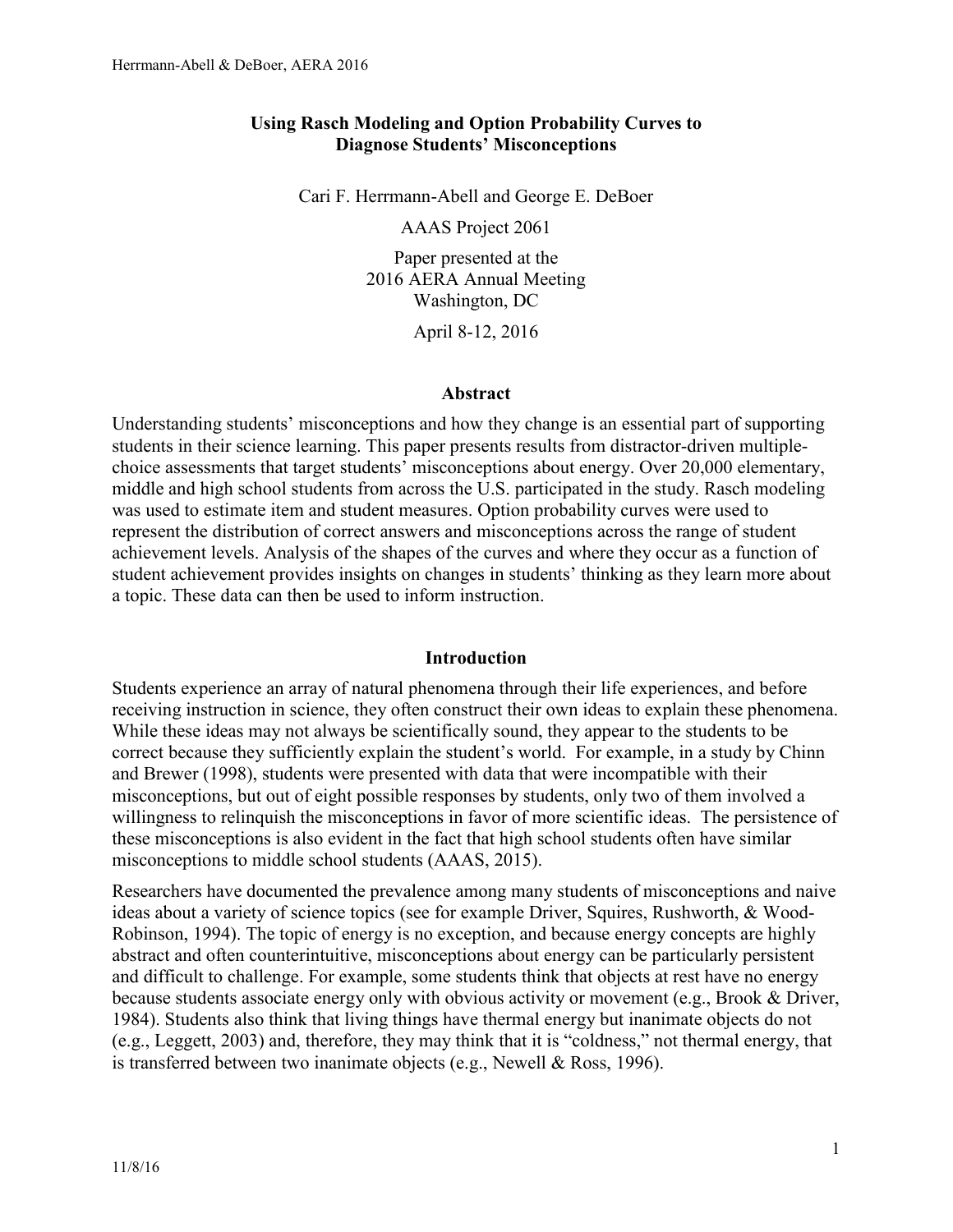Research has shown that students of teachers who have both knowledge of the science content and knowledge of misconceptions have higher learning gains than students of teachers who had only science content knowledge (Sadler, Sonnert, Coyle, Cook-Smith, & Miller, 2013). Therefore, it is imperative to identify tools that can help teachers become aware of common misconceptions and how those misconceptions change as students gain an understanding of the science. With this information in hand, teachers are better able to craft instruction that responds to where students are in their learning and that addresses their misconceptions more effectively.

Distractor-driven, multiple-choice assessment items in which the distractors are aligned to specific misconceptions provide one example of such a tool. This paper describes how student response data from these assessments can be analyzed to diagnose students' misconceptions and how Rasch modeling and option probability curves can be used to generate detailed visual representations of how students' thinking changes.

## **Methodology**

The data presented here resulted from the field testing of assessment items aligned to energy concepts. The assessment items are being developed as part of a larger project to construct three vertically-equated instruments to measure students' understanding of energy from fourth to twelfth grade.

## **Learning Goals**

Table 1 lists the energy concepts that were targeted by the field test items. These concepts were derived from several science standards documents including *Benchmarks for Science Literacy* (AAAS, 1993) and the *Next Generation Science Standards* (NGSS Lead States, 2013). To guide the development of the items and to articulate the progression of understanding being theorized for each concept, clarification statements were written to make explicit the boundaries around the targeted knowledge and to spell out the different expectations for students at each grade level.

## Table 1

| Ideas about the Forms of Energy       | Ideas about Energy Transfer             | Other Energy Ideas         |
|---------------------------------------|-----------------------------------------|----------------------------|
| Kinetic Energy                        | Conduction                              | <b>Energy Conservation</b> |
| Thermal Energy                        | Convection                              | <b>Energy Dissipation</b>  |
| <b>Gravitational Potential Energy</b> | Radiation                               | & Degradation              |
| <b>Elastic Potential Energy</b>       | Transferring Energy by Forces           |                            |
| <b>Chemical Energy</b>                | <b>Transferring Energy Electrically</b> |                            |
| <b>Energy Transformations</b>         | Transferring Energy by Sound            |                            |
|                                       |                                         |                            |

*Energy Ideas Targeted by the Field Test Items*

# **Field Tests**

A total of 372 distractor-driven, multiple-choice items were field tested with students from across the United States in May and June of 2015. Item construction followed rigorous item development procedures that included (1) the identification of documented misconceptions, which were then incorporated into distractors; (2) a careful evaluation of the items' alignment to the targeted ideas about energy; and (3) a close examination of the items for their overall psychometric effectiveness (DeBoer, Herrmann-Abell, & Gogos, 2007; DeBoer, Herrmann-Abell, Michiels, Regan, & Wilson, 2008; DeBoer, Lee, & Husic, 2008). The items were divided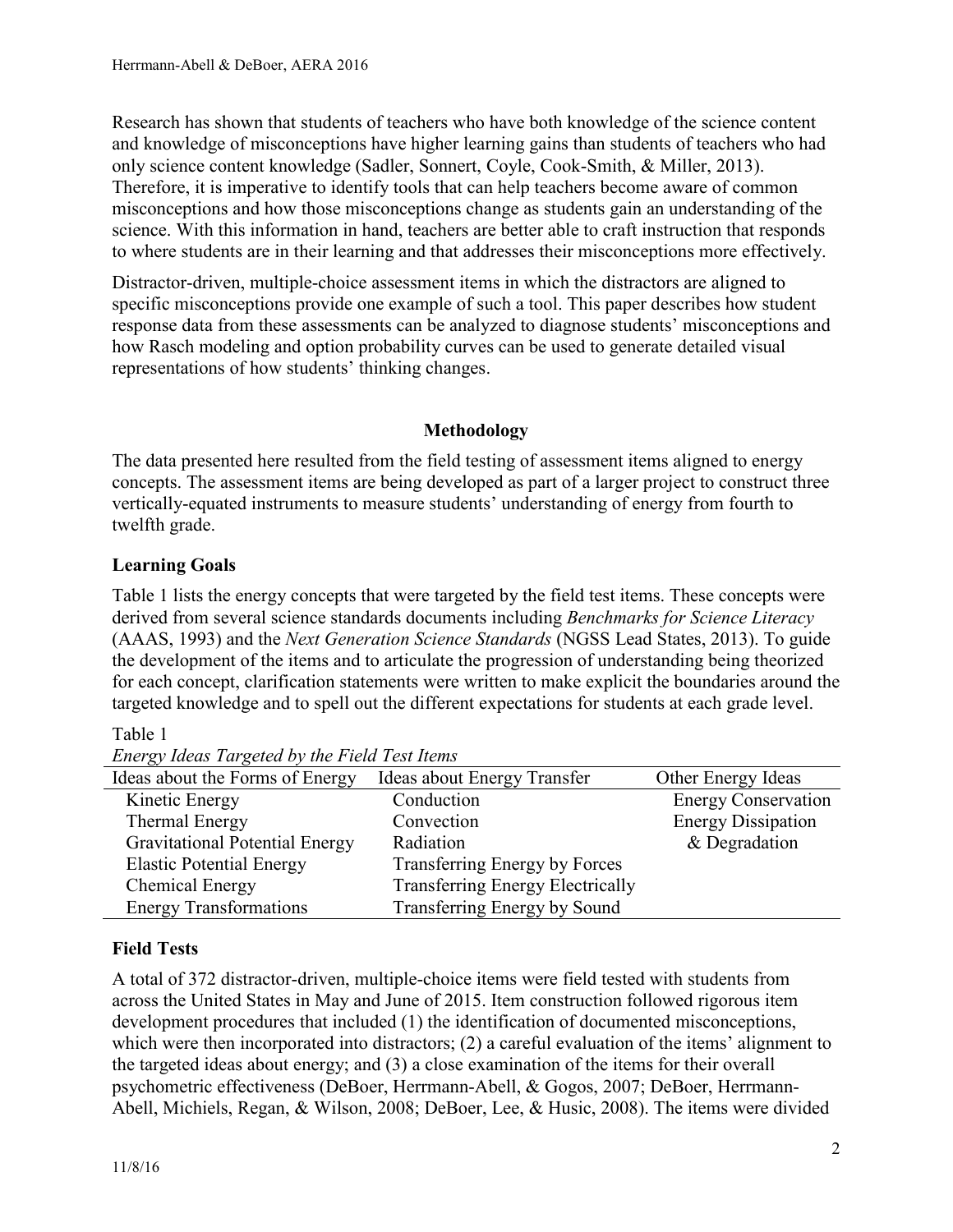into 25 different test forms, ten for elementary students (Grades 4 and 5) and 15 for secondary students (Grades 6 through 12). There were 23 or 24 items on the field test forms for elementary school students and 31 or 32 items on the field test forms for the secondary school students. Linking items were used so that item characteristics could be compared across forms. On average, about 1,600 students responded to each item. The field tests were administered in both online and paper and pencil format. For each item, the students were asked to choose the one correct answer; students who chose more than one answer choice were marked incorrect.

## **Participants**

A total of 21,061 students from 42 different states and Puerto Rico participated in the field test. This study included only the 20,870 students who responded to six or more items. Students with highly unexpected responses were also excluded as described below. Table 2 shows the demographic information for the 20,551 students included in this study. Elementary school students (grades 4 and 5) made up 14% of the sample. Middle school students (grades 6 through 8) were 50% of the sample, and high school students (grades 9 through 12) were 36% of the sample. Approximately half of the students were male and half were female. About 45% of the students identified themselves as white, 20% as Hispanic, 11% as African American, 5% as Asian, and 11% identified as being of two or more ethnicities. All of the students were studying science in school at the time of field testing but not necessarily physical science.

Elementary Middle High Total Grades 4-5 6-8 9-12 4-12 Number of Students 2967 (14%) 10207 (50%) 7377 (36%) 20551 Gender Male  $48\%$   $49\%$   $46\%$   $48\%$ Female  $50\%$   $48\%$   $55\%$   $50\%$ Ethnicity White  $38\%$   $48\%$   $44\%$   $45\%$ Asian  $7\%$   $4\%$   $7\%$   $5\%$ Black 17% 11% 10% 10% 11% Hispanic 17% 19% 22% 20% Two or more ethnicities  $10\%$   $10\%$   $11\%$   $11\%$ Primary language English 87% 88% 85% 87% Other 11% 9% 13% 11%

Table 2 *Demographic Information for Field Test Participants*

# **Rasch Modeling**

WINSTEPS (Linacre, 2016) was used to estimate Rasch student and item measures. In the dichotomous Rasch model, the probability that a student will respond to an item correctly is determined by the difference in the student's achievement level and the item's difficulty (Bond & Fox, 2007). The measures are expressed on the same interval scale, are measured in logits, and are mutually independent.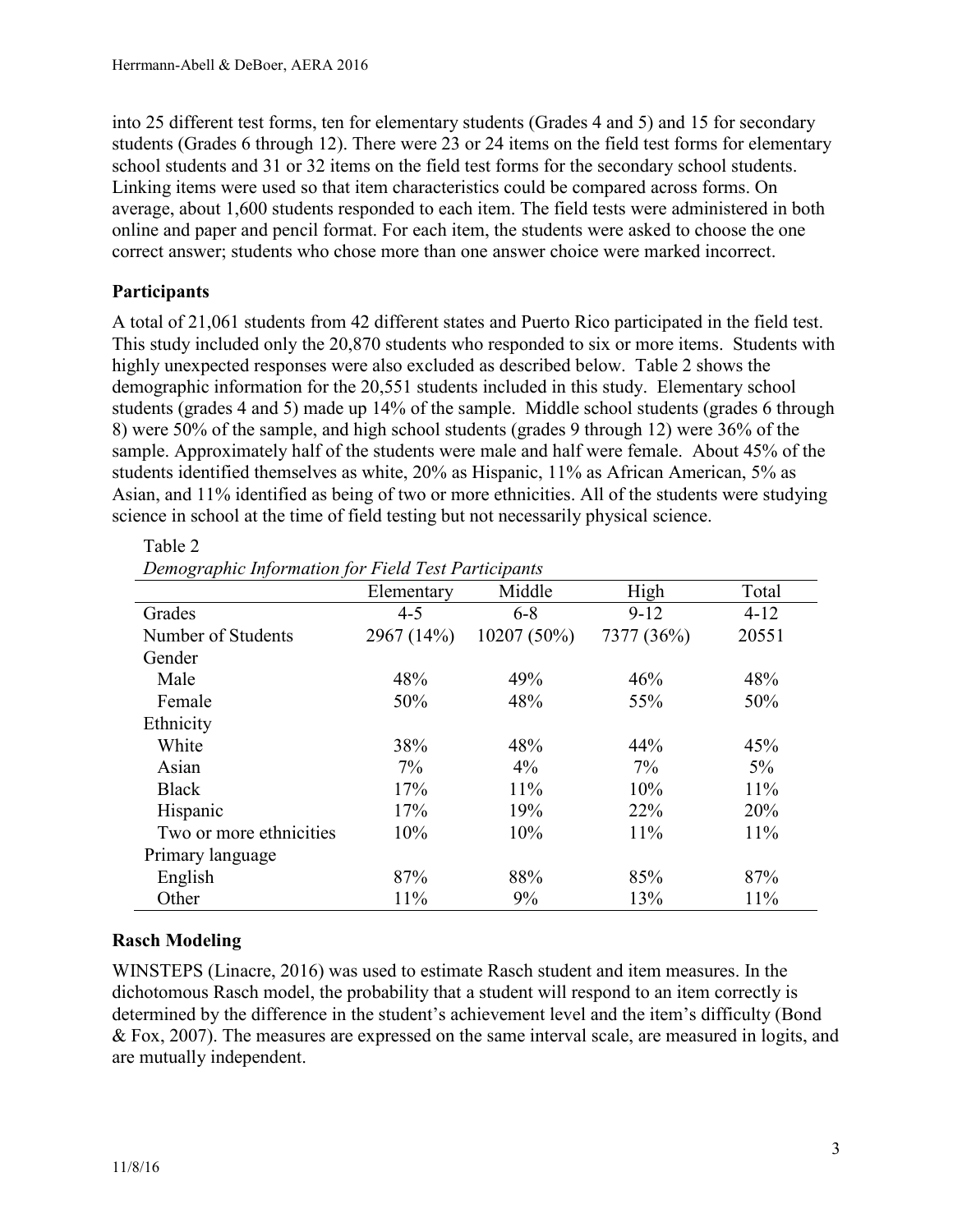## **Option Probability Curves**

Option probability curves plot the probability that students will select each answer choice as a function of their Rasch student measure. With traditional analysis of multiple-choice items, curves are often generated for correct and incorrect answers, and the results show two sigmoidal curves that cross. Because the focus is on whether or not the student selected the correct answer, all of the incorrect answer choices are lumped together. The curve corresponding to the correct answer typically increases monotonically while the curve for the set of distractors typically decreases monotonically with increasing student understanding (Haladyna, 1994). Past research has shown that the curves for distractor-driven items do not match the monotonic behavior of traditional items (Sadler, 1998; Herrmann-Abell & DeBoer, 2011; Wind & Gale, 2015). With distractor-driven multiple-choice items, therefore, it is important to look at the curves for each answer choice because the shape of the curves provides information about what types of students (in terms of their overall understanding) are more likely to select each answer choice, how persistent the misconception represented by the answer choice is, and how the popularity of the answer choice compares to other answer choices. Thus, analyzing the option probability curves for each answer choice provides additional information that is not available when the incorrect answers are analyzed in combination.

To generate the curves, we used a procedure similar to that described by Wind and Gale (2015). First, the Rasch student measures were rounded to the nearest .5 ranging from -3.0 to 3.0 logits. For each Rasch student measure value, the proportion of students selecting each answer choice was then calculated. A plot of this proportion as a function of Rasch student measure was produced for each answer choice. For some items, we determined the proportion of students selecting each answer choice by grade level to investigate whether the shape and position of the curves differed by grade level.

#### **Findings**

## **Rasch Fit Statistics**

An initial Rasch analysis of the data revealed 10 misfitting items with outfit MNSQ values outside of the acceptable range of 0.7 to 1.3 (Bond  $&$  Fox, 2007). Starting with the item with the highest outfit MNSQ, we looked for student responses with a large Z-residual statistic indicating a highly unexpected response, perhaps due to students who frequently guessed or selected answer choices at random throughout the test. These students were flagged and their data were removed from the data set. Three hundred and nineteen misfitting students were identified and removed. The final fit analysis showed that all of the items were within the acceptable range for both infit and outfit indices. The final fit statistics, summarized in Table 3, suggest the final data set has a good fit to the Rasch model. The item standard errors were all low with a median of 0.06. The item separation index was 11.67, with a reliability of 0.99. The person separation index was 1.40, with a reliability of 0.66. The lower person separation index can be attributed to the fact that the students responded to a small percentage of the available items, about 7%. This means that there is less information available to estimate the student measures, which results in a lower reliability. In contrast, because there were so many students responding to each item, differences in difficulty level of the items is easier to determine, which can be seen in the very high item separation index and reliability estimate.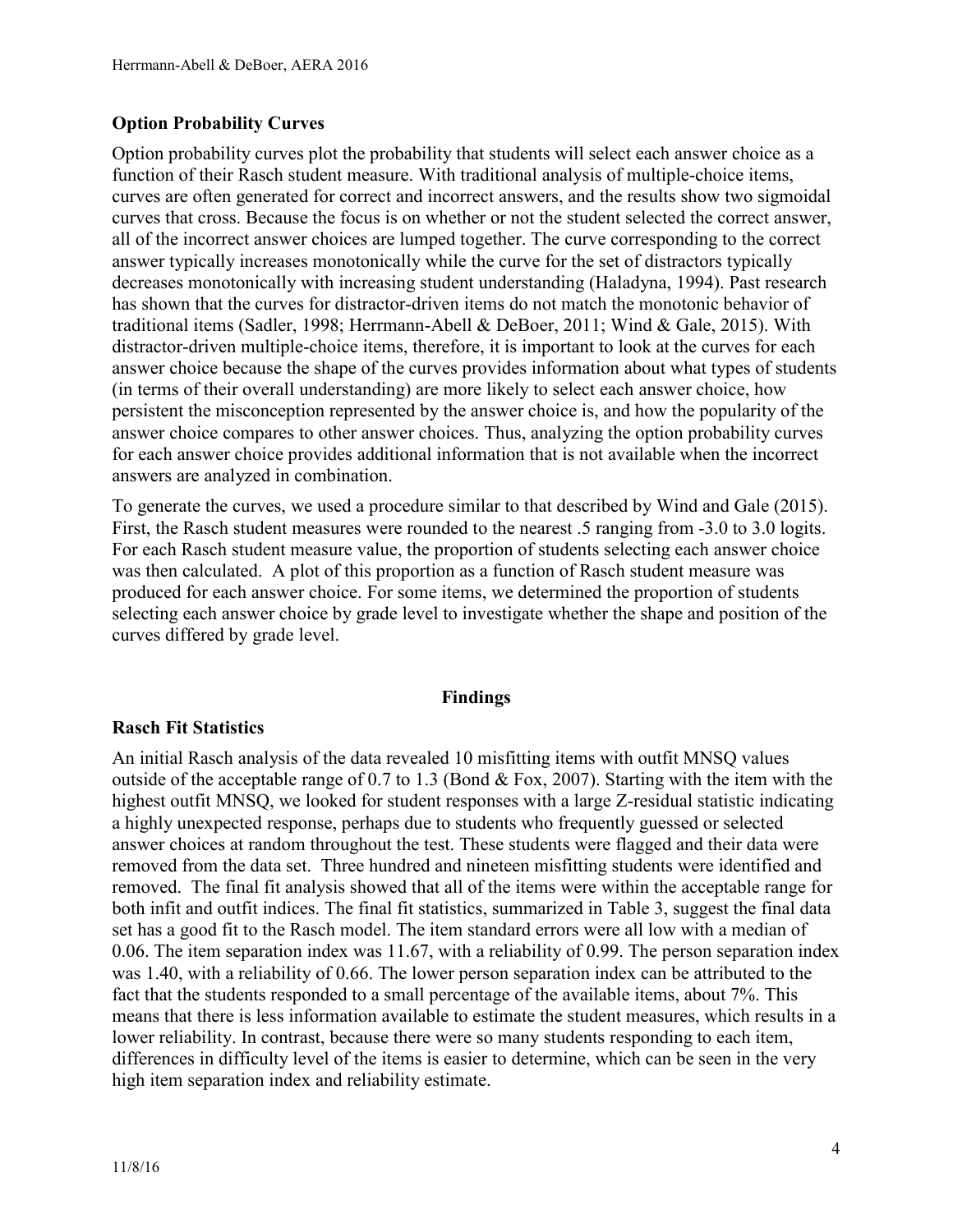|                                | Item |       | Student |         |            |        |
|--------------------------------|------|-------|---------|---------|------------|--------|
|                                | Min  | Max   | Median  | Min     | Max        | Median |
| Standard error                 | 0.02 | 0.11  | 0.06    | 0.37    | 1.93       | 0.40   |
| Infit mean-square              | 0.84 | 1.27  | 0.99    | 0.44    | 2.17       | 0.99   |
| Outfit mean-square             | 0.72 | 1.33  | 0.99    | 0.23    | 5.15       | 0.97   |
| Point-measure correlation      | 0.00 | 0.53  | 0.34    | $-0.13$ | 0.56       | 0.32   |
| coefficients                   |      |       |         |         |            |        |
| Separation index (reliability) |      | 11.67 | (0.99)  |         | 1.40(0.66) |        |
|                                |      |       |         |         |            |        |

#### Table 3 *Summary of Rasch Fit Statistics*

## **Grade-to-Grade Differences**

ANCOVA was used to perform a cross-sectional analysis of the students' performance by grade band controlling for gender, ethnicity, and whether or not English was their primary language. To control for differences in instructional focus across the country, we also controlled for the state students came from. The estimated marginal mean student performance was -0.54 for the elementary school students, -0.46 for the middle school students, and -0.17 for the high school students,  $F(2,19789) = 395.54$ ,  $p < .001$  (see Table 4). A Bonferroni post hoc test showed that high school students outperformed middle school students, and middle school students outperformed elementary school students. The negative means indicate that, overall, the items were relatively difficult for this sample of students regardless of their grade level.

Table 4 *Estimated Marginal Student Means by Grade Band* Moon Student 95% Confidence Interval

| Nicali Studelit |         |            | 7970 COMMUNICO MILLEVAI |                    |  |
|-----------------|---------|------------|-------------------------|--------------------|--|
| Grade band      | Measure | Std. Error | Lower Bound             | <b>Upper Bound</b> |  |
| Elementary      | $-0.54$ | 014        | $-67$                   | $-51$              |  |
| Middle          | $-0.46$ | .008       | - 47                    | $-44$              |  |
| High            | $-0.17$ | 009        | - 18                    | $-15$              |  |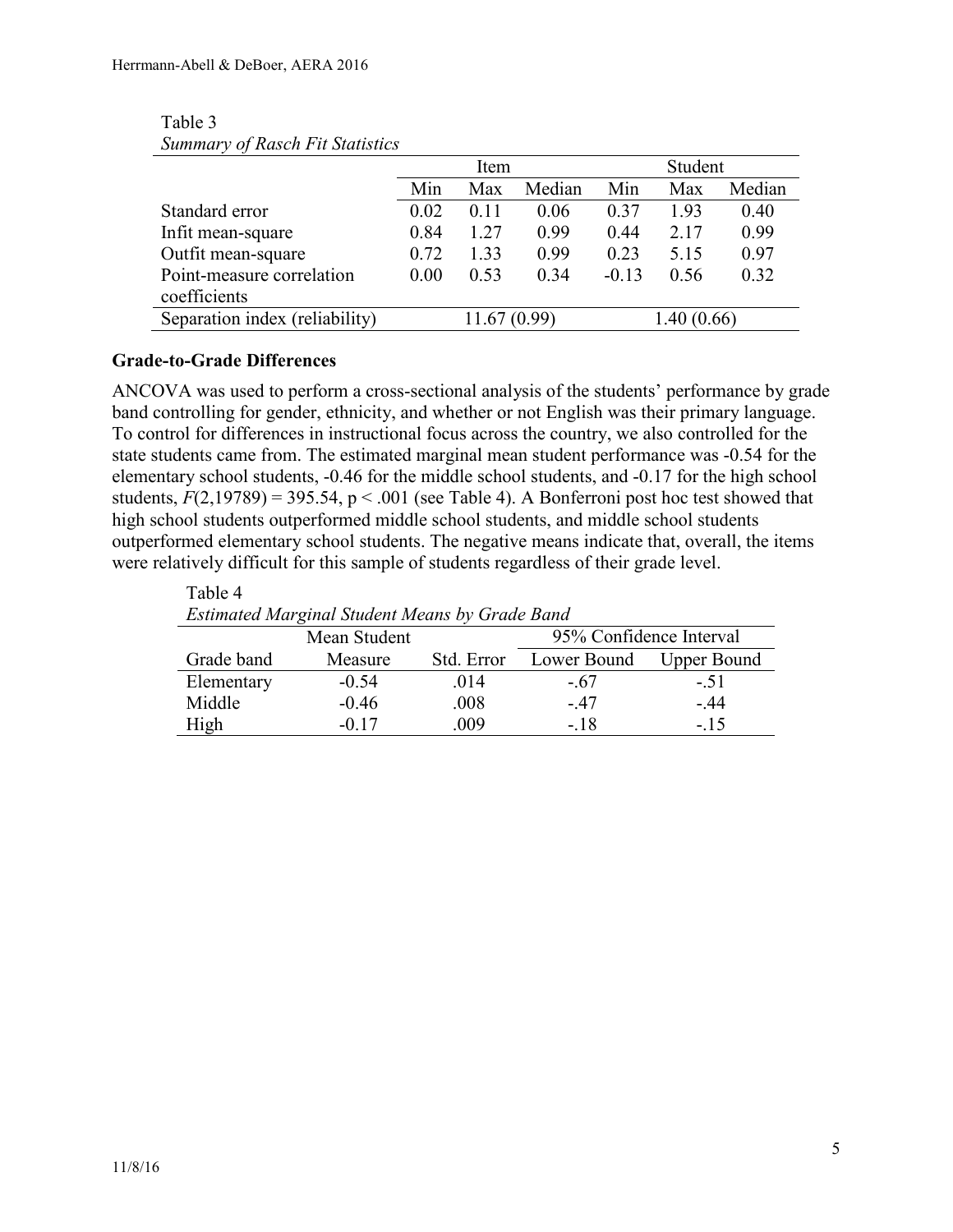# **Option Probability Curves**

**Kinetic Energy.** The option probability curves shown in Figure 1 resulted from an item targeting the relationship between velocity and kinetic energy. Students were presented with a diagram of a ball rolling down a ramp and asked which of four line graphs represented the kinetic energy of the ball as it rolls down the ramp and its speed increases. The correct answer to this item requires that the students know that the kinetic energy of an object is proportional to the square of the velocity. The item was administered to students in middle and high school.

Figure 1(a) shows the curves for the middle school students and Figure 1(b) shows the curves for the high school students. Middle school students with a lower level understanding of energy (negative student measure) were most likely to select answer choice B. This answer choice included a graph that looked like the ramp in the diagram. This misconception of interpreting a graph as a picture of the event has been documented in the literature (e.g. Garcia Garcia & Cox, 2010). This answer choice was not as popular with the high school students. The high school students with a lower level of energy understanding were most likely to select answer choice A, which was the graph showing a linear relationship between kinetic energy and velocity. As students learn about energy, they may learn that the kinetic energy of an object increases with increasing velocity, but they may not be aware that the kinetic energy actually increases with the square of the velocity. The curve for this answer choice at the middle school level rises slightly across achievement levels, indicating that over time students develop the idea that velocity increases as kinetic energy increases. For both grade levels, the correct answer (C) is the most commonly selected answer by the students with higher understanding of energy (greater than 0.5 logits).



*Figure 1*: Option probability curves for a kinetic energy item and the graphs used in the answer choices to represent the kinetic energy of a ball rolling down a ramp.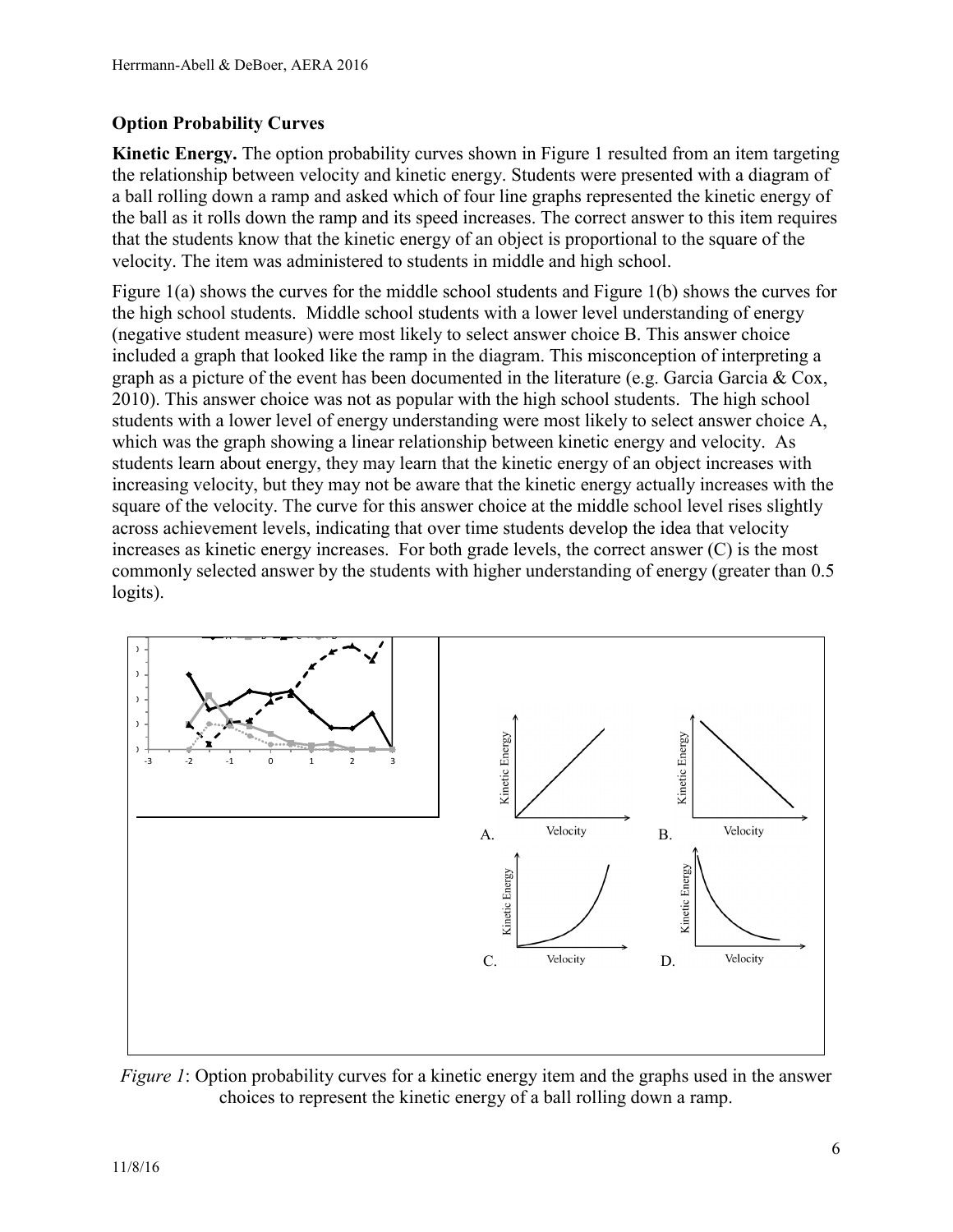**Conduction**. Figure 2 shows the option probability curves for an item aligned to the idea of transferring energy by conduction. The distractors in this item target the misconception that coldness is transferred between objects that are at different temperatures (Brook, Briggs, Bell, & Driver, 1984; Clough & Driver, 1985; Newell & Ross, 1996). Answer choice B says that coldness will be transferred from a cool counter top to a hot frying pan when the pan is placed on the counter. Answer choice C corresponds to the misconception that there is an exchange of both coldness and energy between the counter and frying pan. Answer choice D says that energy is transferred from the pan to the air around it but not from the pan to the counter.

The curves show that students with the lowest level of understanding of energy think that only coldness is transferred. As students learn more about energy, they are almost equally likely to select any of the answer choices, which suggests they are unsure about what is transferred. In the mid-range, answer choices B and D decrease in probability, and students mainly choose between the correct answer (A) and answer choice C (an exchange of both energy and coldness). This is an indication that some students are transitioning from holding the misconception that only coldness is transferred to a middle ground where they think that both the misconception and the science idea are true. As students' understanding of energy improve, they begin to understand what happens during conduction and are likely to let go of the coldness misconception completely in favor of the correct science idea that energy is transferred.



*Figure 2*: Option probability curves for an item targeting the misconception that coldness is transferred between objects at different temperatures. Brief summaries of the answer choices are presented on the right.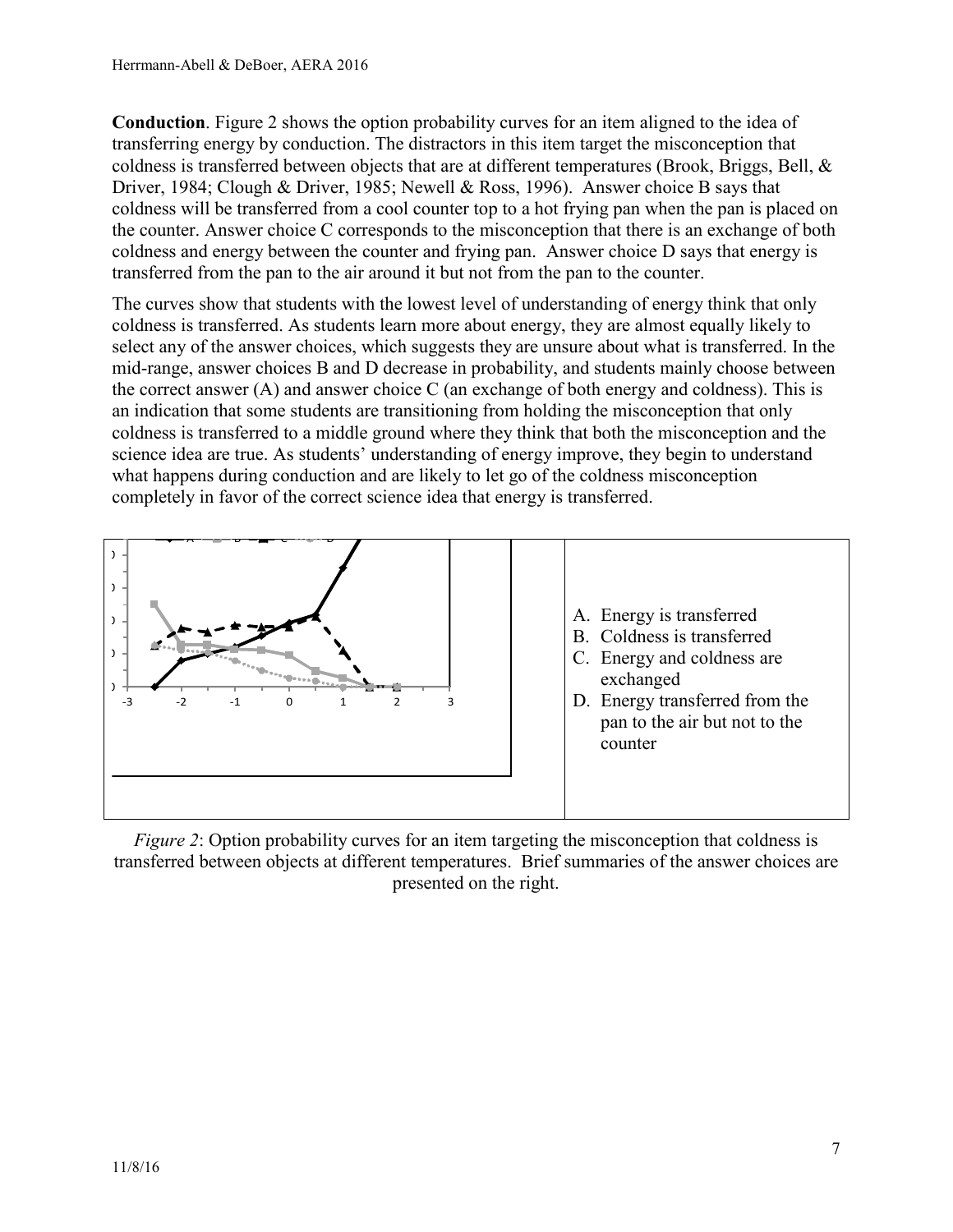**Convection**. The curves for an item aligned to the convection idea is are shown in Figure 3. The item stem describes a room with a fireplace and a fan at one end. The question asks the students whether or not the air at the other end of the room will get warmer if the fan is used to blow the warmer air across the room. Answer choice A says that the air will not get warmer because fans are only used to cool a room. This answer choice is not popular with students at any achievement level. Answer choice B says that blowing the warmer air will not change the temperature of the air at the other end of the room. This misconception is only selected by students with a very low level of understanding of energy and quickly decreases as understanding of energy increases. The most popular distractor is answer choice D which says that the air will only get warmer if the air being blown is a lot warmer than the air at the other end of the room. The proportion of students selecting this answer choice is high for a wide range of achievement levels. It's possible that these students think that changes in temperature that result from the movement of slightly warmer air would not be significant, perhaps because they can usually not detect small changes in temperatures in their everyday experiences. As the student measure increases, answer choice C (the warmer air will make the air at the other end of the room warmer) becomes the most popular answer choice. These students have learned that the temperature of the other end of the room must increase even if the air blown across the room is slightly warmer.

| A. Fans are only used to cool a<br>room<br>B. Blowing warmer air will not<br>change the temperature of the<br>air across the room<br>C. Blowing warmer air will warm<br>the air across the room<br>D. Only much warmer air will<br>warm the air across the room |
|-----------------------------------------------------------------------------------------------------------------------------------------------------------------------------------------------------------------------------------------------------------------|
|                                                                                                                                                                                                                                                                 |

*Figure 3*: Option probability curves for an item about blowing warmer air across a room. Brief summaries of the answer choices are presented on the right.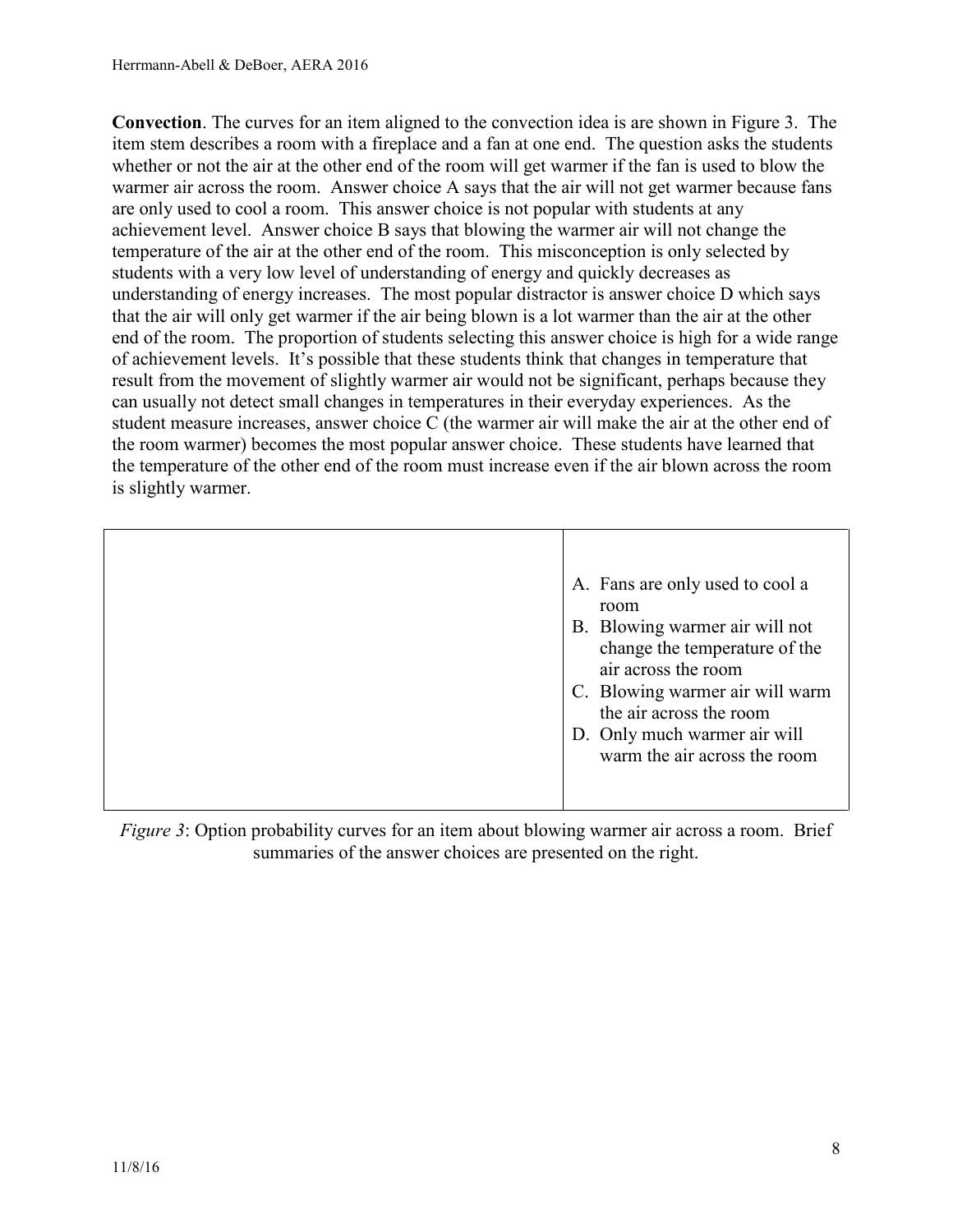**Conservation of energy.** One of the sub-ideas under the conservation of energy concept is the idea that all things have energy. Many studies have shown that students tend to associate energy with mainly human beings and other living things, not inanimate objects (e.g. Watts, 1983; Trumper, 1990; Liu & Tang, 2004). When students do associate energy with inanimate objects, they often only do so for objects that are moving (e.g. Brook & Driver, 1984; Kruger, 1990; Trumper, 1998). The item for which the option probability curves are shown in Figure 4 probed for these misconceptions. The context of the item includes two identical rocks. One is falling towards the ground and the other is sitting on the top of a cliff. Answer choice C corresponded to the misconception that neither rock has energy because only living things have energy. The probability of selecting this answer choice is high for students with the lowest level of energy understanding. The curve rapidly decreases with increasing energy understanding suggesting that students let go of this misconception as soon as they learn more about energy. Answer choice A corresponds to the misconception that only the falling rock has energy because it is moving. This answer choice is the most popular answer choice for students with a range of measures from -2 to 0 logits. Students with a measure greater than 0 logits were more likely to select the correct answer that both rocks have energy. Answer choice B, which said that only the rock on the cliff has energy, was not popular with students of any achievement level.

|  | A. Only the falling rock has energy<br>B. Only the rock on the cliff has<br>energy<br>C. Neither rock has energy<br>D. Both rocks have energy |
|--|-----------------------------------------------------------------------------------------------------------------------------------------------|
|--|-----------------------------------------------------------------------------------------------------------------------------------------------|

*Figure 4*: Option probability curves for an item about the energy of two rocks, one falling and one sitting on a cliff. Brief summaries of the answer choices are shown on the right.

## **Significance**

Using a combination of distractor-driven, multiple-choice items, Rasch modeling, and option probability curves provides valuable information about how students' knowledge and misconceptions change as they progress in their understanding of energy. This information can be used to raise teachers' awareness of misconceptions, which may help them better select and sequence appropriate instructional activities and respond to the needs of their students. For example, misconceptions that are appear as narrow peaks are not as persistent as misconceptions that spread across a wide range of overall student achievement levels. These short-lived misconceptions may not require as much class time to address as misconceptions that persist, allowing teachers to allocate instructional time more productively. Similarly, curriculum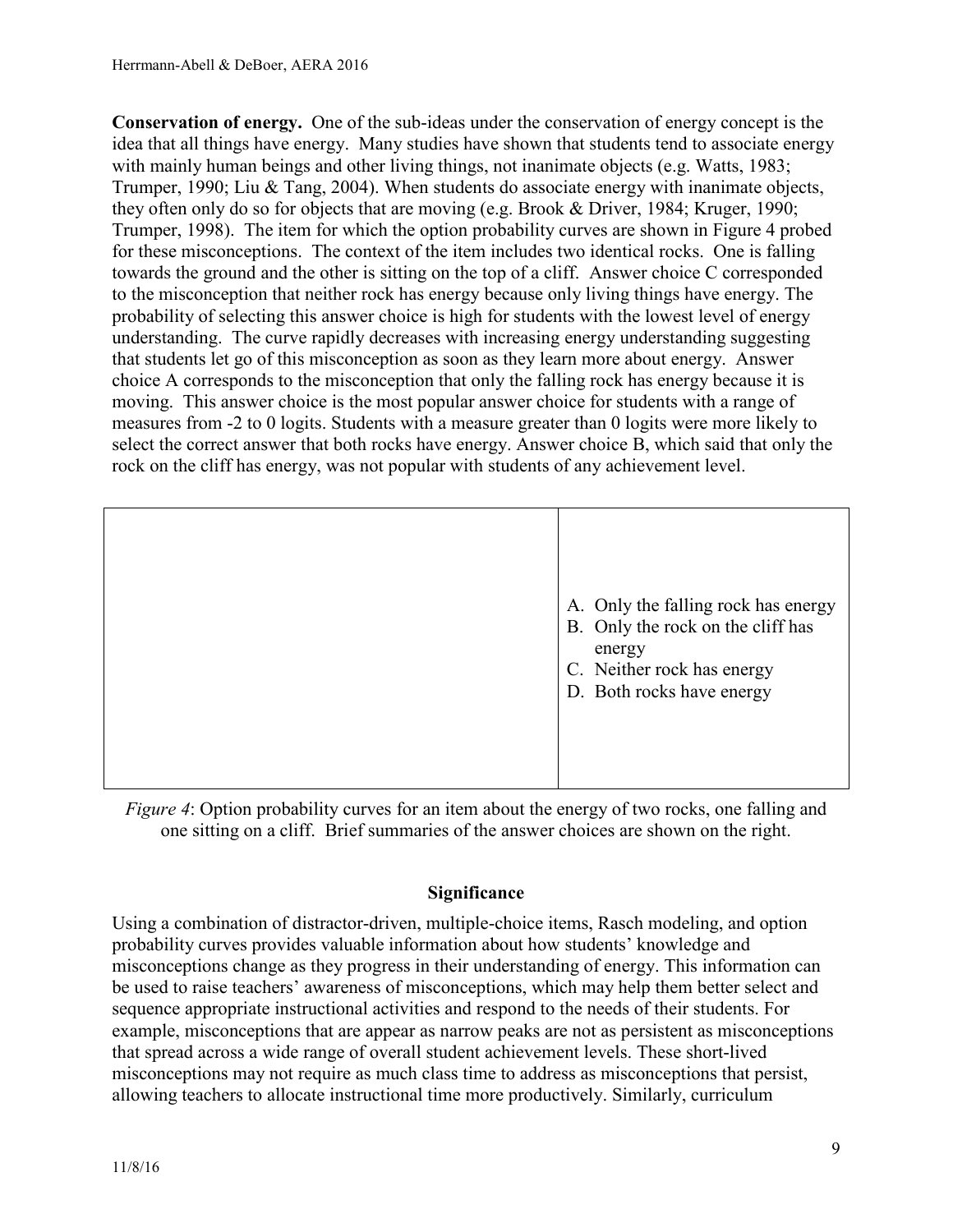developers can leverage this information when designing and evaluating curriculum materials. For example, answer choices with curves showing a blip or hump toward the upper end of the achievement range could indicate a misunderstanding that students develop during instruction. This information would be helpful in evaluating and revising the instructional activities.

#### **Conclusions**

This paper describes how the use of Rasch modeling and option probability curves to analyze data from science assessment items can help diagnose students' misconceptions about energy and reveal how those misconceptions change as a function of students' overall energy understanding. A cross-sectional analysis of the student measures showed that the high school students have a better understanding of the energy concept than the elementary and middle school students. For most of the energy ideas, an analysis of the item measures validated the study's description of the energy concept and how it progresses from elementary to middle to high school. The shapes of the option probability curves provided insight into how students' thinking about energy changes as their Rasch measure increases. Taken together, these findings point to the potential richness and usefulness of the data that multiple-choice assessments can provide when coupled with appropriate analytical strategies.

### **Acknowledgements**

The research reported here was supported by the Institute of Education Sciences, U.S. Department of Education, through Grant R305A120138 to the American Association for the Advancement of Science. The opinions expressed are those of the authors and do not represent views of the Institute or the U.S. Department of Education.

#### **References**

- American Association for the Advancement of Science. (2015) AAAS science assessment [website]. Retrieved from http://assessment.aaas.org.
- American Association for the Advancement of Science. (1993). *Benchmarks for science literacy*. New York, NY: Oxford University Press.
- Chinn, C. A. & Brewer, W. F. (1998). An empirical test of a taxonomy of response to anomalous data in science. *Journal of Research in Science Teaching, 35*(6), 623-654.
- Bond, T. G., & Fox, C. M. (2007). *Applying the Rasch model: Fundamental measurement in the human sciences* (2nd ed.). Mahwah, NJ: Lawrence Erlbaum Associates.
- Brook, A., Briggs, H., Bell, B., & Driver, R. (1984). Aspects of secondary students' understanding of heat: Summary report. Leeds, UK: The University of Leeds, Centre for Studies in Science Education and Mathematics Education.
- Brook, A., & Driver, R. (1984). Aspects of secondary students' understanding of energy: Full report. Leeds, UK: The University of Leeds, Centre for Studies in Science Education and Mathematics Education.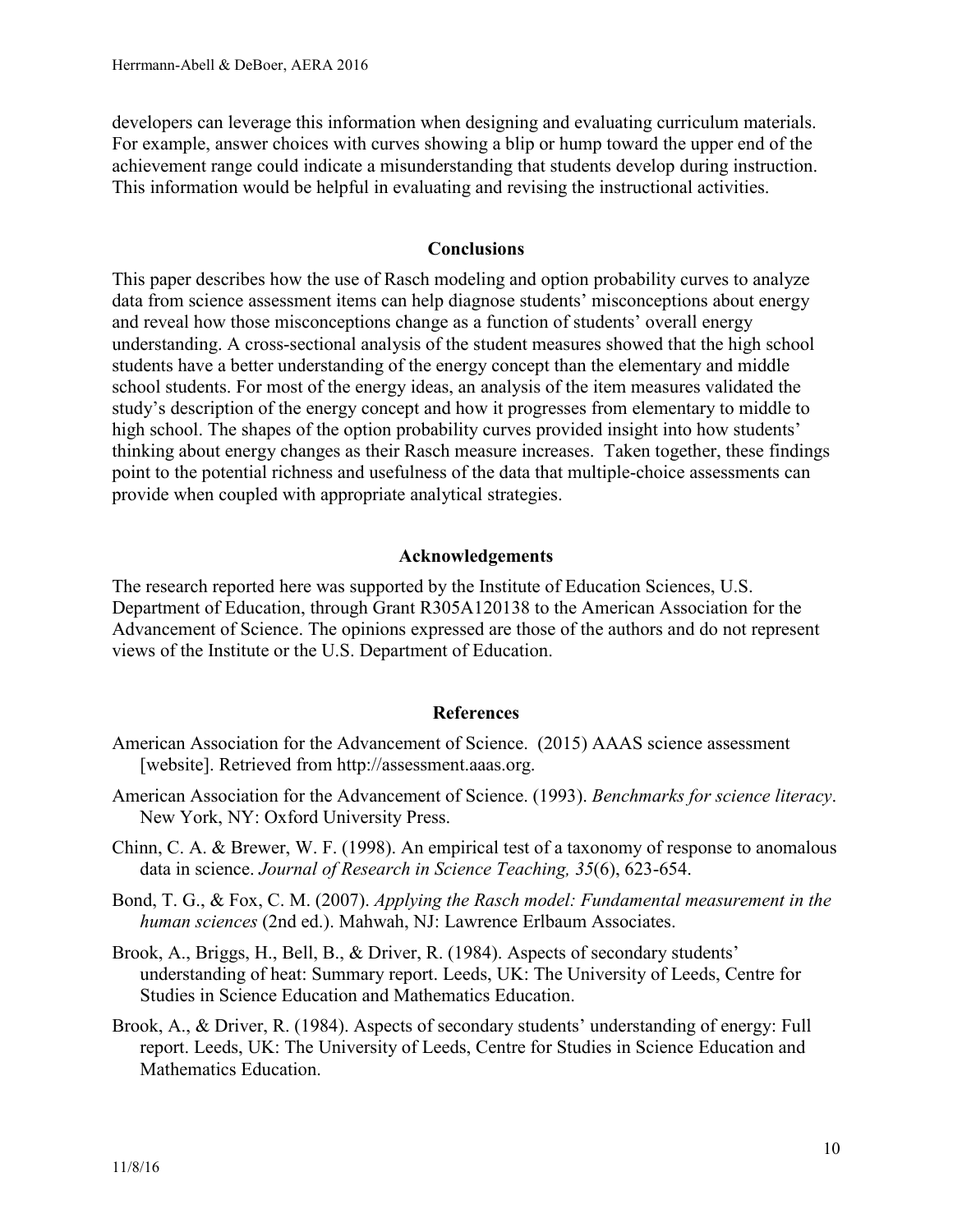- Clough, E. E. & Driver, R. (1985). Secondary students' conceptions of the conduction of heat: Bringing together scientific and personal views. *Physics Education, 20*(4), 176-182.
- DeBoer, G. E., Herrmann-Abell, C. F., & Gogos, A. (2007, March-April). Assessment linked to science learning goals: Probing student thinking during item development. Paper presented at the National Association for Research in Science Teaching Annual Conference, New Orleans, LA.
- DeBoer, G. E., Herrmann-Abell, C. F., Gogos, A., Michiels, A., Regan, T., & Wilson, P. (2008). Assessment linked to science learning goals: Probing student thinking through assessment. In J. Coffey, R. Douglas, & C. Stearns (Eds.), *Assessing student learning: Perspectives from research and practice* (pp. 231-252). Arlington, VA: NSTA Press.
- DeBoer, G. E., Lee, H. S., & Husic, F. (2008). Assessing integrated understanding of science. In Y. Kali, M. C. Linn, & J. E. Roseman (Eds.), *Coherent science education: Implications for curriculum, instruction, and policy* (pp. 153-182). New York, NY: Columbia University Teachers College Press.
- Driver, R., Squires, A., Rushworth, P., & Wood-Robinson, V. (1994). Making sense of secondary science: Research into children's ideas. New York, NY: Routledge.
- Garcia Garcia, G. & Cox, R. (2010) "Graph-as-Picture" misconceptions in young students. In A.K. Goel, M. Jamnik, & N.H. Narayanan (Eds.), *Diagrammatic representation and inference* (pp. 310–312). Germany: Springer Berlin Heidelberg.
- Haladyna, T. M. (1994). Developing and validating multiple-choice test items. Hillsdale, NJ: Lawrence Erlbaum Associates.
- Herrmann-Abell, C. F., & DeBoer, G. E. (2011). Using distractor-driven standards-based multiple-choice items and Rasch modeling to investigate hierarchies of chemistry misconceptions and detect structural problems with individual items. *Chemistry Education Research and Practice, 12*, 184–192.
- Leggett, M. (2003). Lessons that non-scientists can teach us about the concept of energy: a human-centered approach. *Physics Education, 38*(2), 130-134.
- Linacre, J. M. (2016). *WINSTEPS Rasch measurement computer program*. Beaverton, Oregon: Winsteps.com.
- Liu, X. & Tang, L. (2004). The progression of students' conceptions of energy: A cross-grade, cross-cultural study. *Canadian Journal of Science, Mathematics, and Technology, 4*(1), 43- 57.
- Kruger, C. (1990). Some primary teachers' ideas about energy. *Physics Education, 25*(2), 86-91.
- Newell, A., & Ross, K. (1996). Children's conception of thermal conduction Or the story of a woolen hat. *School Science Review, 78*(282), 33–38.
- NGSS Lead States. (2013). *Next generation science standards: For states, by states*. Washington, DC: The National Academies Press.
- Sadler, P.M. (1998). Psychometric models of student conceptions in science: Reconciling qualitative studies and distractor-driven assessment instruments. *Journal of Research in Science Teaching, 35*(3), 265-296.